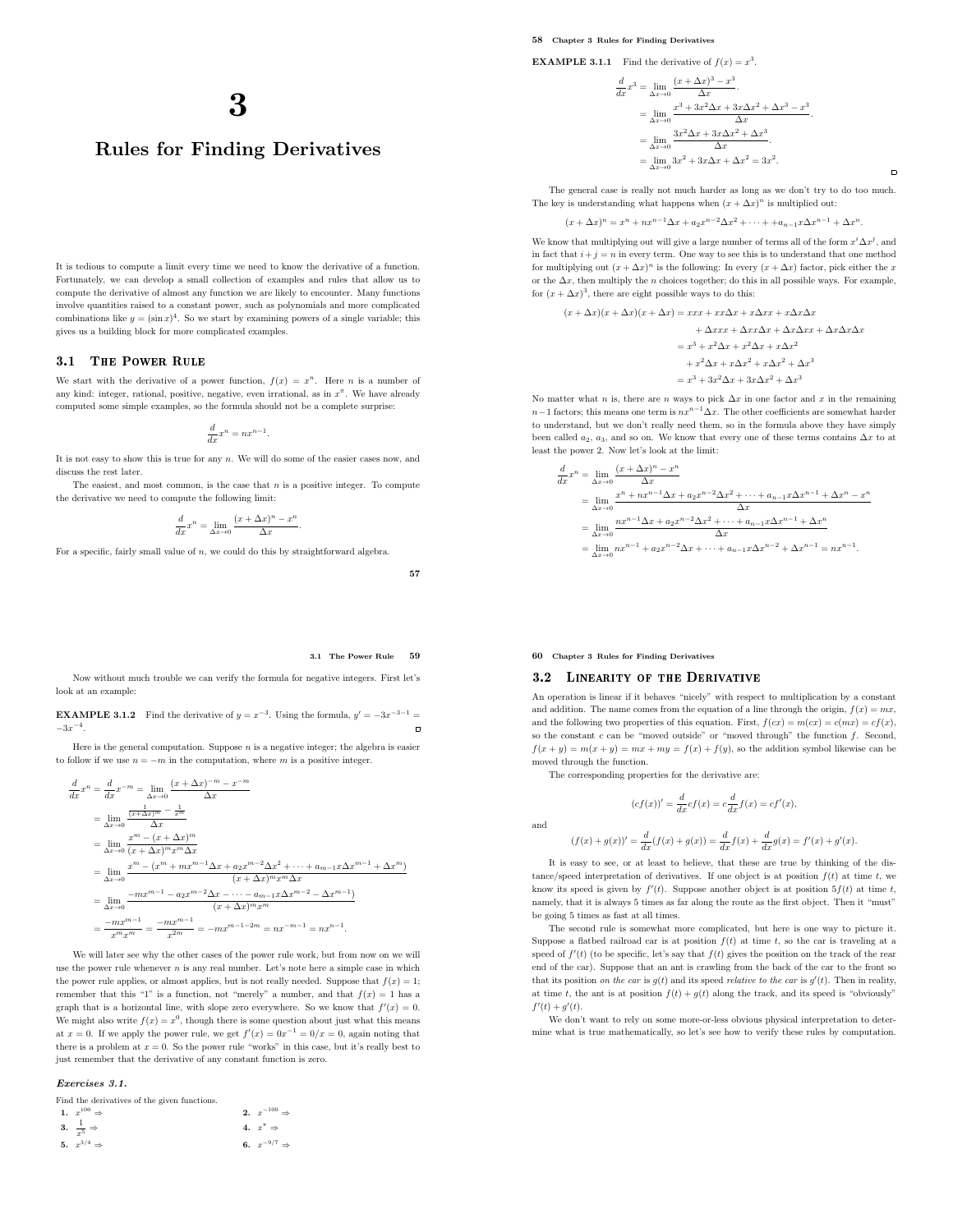We'll do one and leave the other for the exercises.

d

$$
\frac{d}{dx}(f(x) + g(x)) = \lim_{\Delta x \to 0} \frac{f(x + \Delta x) + g(x + \Delta x) - (f(x) + g(x))}{\Delta x}
$$
\n
$$
= \lim_{\Delta x \to 0} \frac{f(x + \Delta x) + g(x + \Delta x) - f(x) - g(x)}{\Delta x}
$$
\n
$$
= \lim_{\Delta x \to 0} \frac{f(x + \Delta x) - f(x) + g(x + \Delta x) - g(x)}{\Delta x}
$$
\n
$$
= \lim_{\Delta x \to 0} \left( \frac{f(x + \Delta x) - f(x)}{\Delta x} + \frac{g(x + \Delta x) - g(x)}{\Delta x} \right)
$$
\n
$$
= \lim_{\Delta x \to 0} \frac{f(x + \Delta x) - f(x)}{\Delta x} + \lim_{\Delta x \to 0} \frac{g(x + \Delta x) - g(x)}{\Delta x}
$$
\n
$$
= f'(x) + g'(x)
$$

This is sometimes called the sum rule for derivatives.

**EXAMPLE 3.2.1** Find the derivative of  $f(x) = x^5 + 5x^2$ . We have to invoke linearity twice here:

$$
f'(x)=\frac{d}{dx}(x^5+5x^2)=\frac{d}{dx}x^5+\frac{d}{dx}(5x^2)=5x^4+5\frac{d}{dx}(x^2)=5x^4+5\cdot 2x^1=5x^4+10x.
$$

Because it is so easy with a little practice, we can usually combine all uses of linearity into a single step. The following example shows an acceptably detailed computation.

**EXAMPLE 3.2.2** Find the derivative of  $f(x) = 3/x^4 - 2x^2 + 6x - 7$ .

$$
f'(x)=\frac{d}{dx}\left(\frac{3}{x^4}-2x^2+6x-7\right)=\frac{d}{dx}(3x^{-4}-2x^2+6x-7)=-12x^{-5}-4x+6.
$$

Exercises 3.2.

Find the derivatives of the functions in 1–6.

- 1.  $5x^3 + 12x^2 15 \Rightarrow$
- 2.  $-4x^5 + 3x^2 5/x^2$  ⇒
- 3.  $5(-3x^2 + 5x + 1)$  ⇒
- **4.**  $f(x) + g(x)$ , where  $f(x) = x^2 3x + 2$  and  $g(x) = 2x^3 5x$  ⇒
- 5.  $(x+1)(x^2+2x-3)$  ⇒
- 6.  $\sqrt{625 x^2} + 3x^3 + 12$  (See section 2.1.) ⇒
- 7. Find an equation for the tangent line to  $f(x) = x^3/4 1/x$  at  $x = -2.$   $\Rightarrow$

# 62 Chapter 3 Rules for Finding Derivatives

- **8.** Find an equation for the tangent line to  $f(x) = 3x^2 \pi^3$  at  $x = 4$ .
- 9. Suppose the position of an object at time t is given by  $f(t) = -49t^2/10 + 5t + 10$ . Find a function giving the speed of the object at time  $t$ . The acceleration of an object is the rate at which its speed is changing, which means it is given by the derivative of the speed function.<br>Find the acceleration of the object at time  $t. \Rightarrow$
- 10. Let  $f(x) = x^3$  and  $c = 3$ . Sketch the graphs of f, cf, f', and  $(cf)'$  on the same diagram.
- 11. The general polynomial P of degree n in the variable x has the form  $P(x) = \sum_{k=1}^{n} a_k x^k =$  $k=0$

 $a_0 + a_1x + \ldots + a_nx^n$ . What is the derivative (with respect to x) of  $P? \Rightarrow$ 12. Find a cubic polynomial whose graph has horizontal tangents at  $(-2, 5)$  and  $(2, 3)$ . ⇒

- **13.** Prove that  $\frac{d}{dx}(cf(x)) = cf'(x)$  using the definition of the derivative.
- 14. Suppose that f and g are differentiable at x. Show that  $f g$  is differentiable at x using the two linearity properties from this section.

# 3.3 THE PRODUCT RULE

Consider the product of two simple functions, say  $f(x) = (x^2 + 1)(x^3 - 3x)$ . An obvious guess for the derivative of  $f$  is the product of the derivatives of the constituent functions:  $(2x)(3x^2-3) = 6x^3-6x$ . Is this correct? We can easily check, by rewriting f and doing the calculation in a way that is known to work. First,  $f(x) = x^5 - 3x^3 + x^3 - 3x = x^5 - 2x^3 - 3x$ , and then  $f'(x) = 5x^4 - 6x^2 - 3$ . Not even close! What went "wrong"? Well, nothing really, except the guess was wrong.

So the derivative of  $f(x)g(x)$  is NOT as simple as  $f'(x)g'(x)$ . Surely there is some rule for such a situation? There is, and it is instructive to "discover" it by trying to do the general calculation even without knowing the answer in advance.

$$
\begin{split} \frac{d}{dx}(f(x)g(x))&=\lim_{\Delta x\to 0}\frac{f(x+\Delta x)g(x+\Delta x)-f(x)g(x)}{\Delta x} \\ &=\lim_{\Delta x\to 0}\frac{f(x+\Delta x)g(x+\Delta x)-f(x+\Delta x)g(x)+f(x+\Delta x)g(x)-f(x)g(x)}{\Delta x} \\ &=\lim_{\Delta x\to 0}\frac{f(x+\Delta x)g(x+\Delta x)-f(x+\Delta x)g(x)}{\Delta x}+\lim_{\Delta x\to 0}\frac{f(x+\Delta x)g(x)-f(x)g(x)}{\Delta x} \\ &=\lim_{\Delta x\to 0}f(x+\Delta x)\frac{g(x+\Delta x)-g(x)}{\Delta x}+\lim_{\Delta x\to 0}\frac{f(x+\Delta x)-f(x)}{\Delta x}g(x) \\ &=f(x)g'(x)+f'(x)g(x) \end{split}
$$

A couple of items here need discussion. First, we used a standard trick, "add and subtract the same thing", to transform what we had into a more useful form. After some rewriting, we realize that we have two limits that produce  $f'(x)$  and  $g'(x)$ . Of course,  $f'(x)$  and

#### 3.3 The Product Rule 63

 $\Box$ 

 $g'(x)$  must actually exist for this to make sense. We also replaced  $\lim_{\Delta x \to 0} f(x + \Delta x)$  with  $f(x)$ —why is this justified?

What we really need to know here is that  $\lim_{\Delta x \to 0} f(x + \Delta x) = f(x)$ , or in the language of section 2.5, that f is continuous at x. We already know that  $f'(x)$  exists (or the whole approach, writing the derivative of  $fg$  in terms of  $f'$  and  $g'$ , doesn't make sense). This turns out to imply that  $f$  is continuous as well. Here's why:

$$
\lim_{\Delta x \to 0} f(x + \Delta x) = \lim_{\Delta x \to 0} (f(x + \Delta x) - f(x) + f(x))
$$

$$
= \lim_{\Delta x \to 0} \frac{f(x + \Delta x) - f(x)}{\Delta x} \Delta x + \lim_{\Delta x \to 0} f(x)
$$

$$
= f'(x) \cdot 0 + f(x) = f(x)
$$

To summarize: the product rule says that

$$
\frac{d}{dx}(f(x)g(x)) = f(x)g'(x) + f'(x)g(x).
$$

Returning to the example we started with, let  $f(x) = (x^2 + 1)(x^3 - 3x)$ . Then  $f'(x) =$  $(x^{2} + 1)(3x^{2} - 3) + (2x)(x^{3} - 3x) = 3x^{4} - 3x^{2} + 3x^{2} - 3 + 2x^{4} - 6x^{2} = 5x^{4} - 6x^{2} - 3,$ as before. In this case it is probably simpler to multiply  $f(x)$  out first, then compute the derivative; here's an example for which we really need the product rule.

**EXAMPLE 3.3.1** Compute the derivative of  $f(x) = x^2 \sqrt{625 - x^2}$ . We have already computed  $\frac{d}{dx}\sqrt{625 - x^2} = \frac{-x}{\sqrt{625 - x^2}}$ . Now

$$
f'(x) = x^2 \frac{-x}{\sqrt{625 - x^2}} + 2x\sqrt{625 - x^2} = \frac{-x^3 + 2x(625 - x^2)}{\sqrt{625 - x^2}} = \frac{-3x^3 + 1250x}{\sqrt{625 - x^2}}.
$$

#### Exercises 3.3.

In  $1\!\!-\!\!4,$  find the derivatives of the functions using the product rule.

- 1.  $x^3(x^3 5x + 10) \Rightarrow$
- 2.  $(x^2 + 5x 3)(x^5 6x^3 + 3x^2 7x + 1)$  ⇒
- 3.  $\sqrt{x}\sqrt{625-x^2}$  ⇒
- 4.  $\frac{\sqrt{625-x^2}}{20}$

⇒

**4.**  $\frac{1}{x^2}$  ⇒  $\Rightarrow$ <br>5. Use the product rule to compute the derivative of  $f(x) = (2x - 3)^2$ . Sketch the function.<br>Find an equation of the tangent line to the curve at  $x = 2$ . Sketch the tangent line at  $x = 2$ .

 $\Box$ 

- **6.** Suppose that f, g, and h are differentiable functions. Show that  $(fgh)'(x) = f'(x)g(x)h(x) +$  $f(x)g'(x)h(x) + f(x)g(x)h'(x)$ .
- 7. State and prove a rule to compute  $(fghi)'(x)$ , similar to the rule in the previous problem. **Product notation.** Suppose  $f_1, f_2, \ldots, f_n$  are functions. The product of all these functions can be written

$$
\prod_{k=1}^n f_k.
$$

This is similar to the use of  $\sum$  to denote a sum. For example,

64 Chapter 3 Rules for Finding Derivatives

and

$$
\prod_{k=1}^{5} f_k = f_1 f_2 f_3 f_4 f_5
$$

$$
\prod_{k=1}^{n} k = 1 \cdot 2 \cdot \ldots \cdot n = n!.
$$

We sometimes use somewhat more complicated conditions; for example

$$
\prod_{k=1, k\neq j}^n f_k
$$

denotes the product of  $f_1$  through  $f_n$  except for  $f_i$ . For example,

$$
\prod_{k=1, k \neq 4}^{3} x^{k} = x \cdot x^{2} \cdot x^{3} \cdot x^{5} = x^{11}.
$$

8. The generalized product rule says that if  $f_1, f_2, \ldots, f_n$  are differentiable functions at x then

$$
\frac{d}{dx}\prod_{k=1}^{n}f_{k}(x) = \sum_{j=1}^{n} \left(f'_{j}(x)\prod_{k=1, k \neq j}^{n}f_{k}(x)\right).
$$

Verify that this is the same as your answer to the previous problem when  $n = 4$ , and write out what this says when  $n = 5$ .

#### 3.4 THE QUOTIENT RULE 3.4 The Quotient Rules

What is the derivative of  $(x^2 + 1)/(x^3 - 3x)$ ? More generally, we'd like to have a formula to compute the derivative of  $f(x)/g(x)$  if we already know  $f'(x)$  and  $g'(x)$ . Instead of attacking this problem head-on, let's notice that we've already done part of the problem:  $f(x)/g(x) = f(x) \cdot (1/g(x))$ , that is, this is "really" a product, and we can compute the derivative if we know  $f'(x)$  and  $(1/g(x))'$ . So really the only new bit of information we need is  $(1/g(x))'$  in terms of  $g'(x)$ . As with the product rule, let's set this up and see how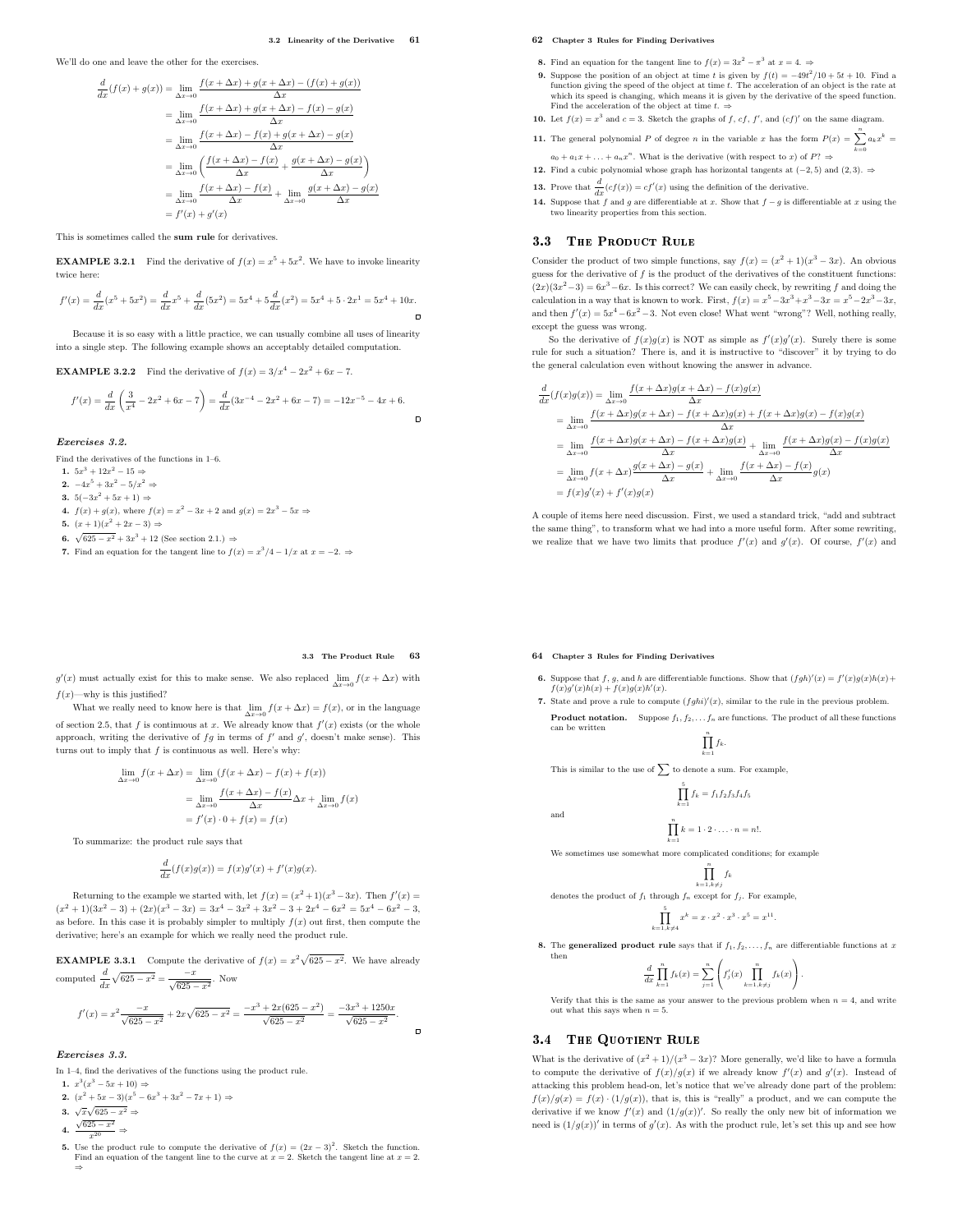3.4 The Quotient Rule 65

 $\Box$ 

 $\Box$ 

far we can get:

$$
\frac{d}{dx}\frac{1}{g(x)} = \lim_{\Delta x \to 0} \frac{\frac{1}{g(x+\Delta x)} - \frac{1}{g(x)}}{\Delta x}
$$
\n
$$
= \lim_{\Delta x \to 0} \frac{\frac{g(x) - g(x+\Delta x)}{g(x+\Delta x)g(x)}}{\Delta x}
$$
\n
$$
= \lim_{\Delta x \to 0} \frac{g(x) - g(x+\Delta x)}{g(x+\Delta x)g(x)\Delta x}
$$
\n
$$
= \lim_{\Delta x \to 0} -\frac{g(x+\Delta x) - g(x)}{\Delta x} \frac{1}{g(x+\Delta x)g(x)}
$$
\n
$$
= -\frac{g'(x)}{g(x)^2}
$$

Now we can put this together with the product rule:

d

d  $d_{x}$  $f(x)$  $\frac{f(x)}{g(x)} = f(x) \frac{-g'(x)}{g(x)^2}$  $\frac{-g'(x)}{g(x)^2} + f'(x) \frac{1}{g(x)}$  $\frac{1}{g(x)} = \frac{-f(x)g'(x) + f'(x)g(x)}{g(x)^2}$  $\frac{f'(x)g(x)}{g(x)^2} = \frac{f'(x)g(x) - f(x)g'(x)}{g(x)^2}$  $\frac{g(x)^2}{g(x)^2}$ .

**EXAMPLE 3.4.1** Compute the derivative of  $(x^2 + 1)/(x^3 - 3x)$ . d  $d_{x}$  $x^2+1$  $\frac{x^2+1}{x^3-3x} = \frac{2x(x^3-3x)-(x^2+1)(3x^2-3)}{(x^3-3x)^2} = \frac{-x^4-6x^2+3}{(x^3-3x)^2}$  $(x^3-3x)^2$ .

It is often possible to calculate derivatives in more than one way, as we have already seen. Since every quotient can be written as a product, it is always possible to use the product rule to compute the derivative, though it is not always simpler.

**EXAMPLE 3.4.2** Find the derivative of  $\sqrt{625 - x^2}/\sqrt{x}$  in two ways: using the quotient rule, and using the product rule. Quotient rule:

$$
\frac{d}{dx}\frac{\sqrt{625-x^2}}{\sqrt{x}} = \frac{\sqrt{x}(-x/\sqrt{625-x^2}) - \sqrt{625-x^2} \cdot 1/(2\sqrt{x})}{x}.
$$

Note that we have used  $\sqrt{x} = x^{1/2}$  to compute the derivative of  $\sqrt{x}$  by the power rule. Product rule:

d  $\frac{d}{dx}\sqrt{625-x^2}x^{-1/2} = \sqrt{625-x^2}\frac{-1}{2}x^{-3/2} + \frac{-x}{\sqrt{625-x^2}}x^{-1/2}.$ With a bit of algebra, both of these simplify to  $-\frac{x^2+625}{2\sqrt{625-x^2}}$  $\sqrt{625 - x^2}x^{3/2}$ .

3.5 The Chain Rule 67

**9.** If 
$$
f'(4) = 5
$$
,  $g'(4) = 12$ ,  $(fg)(4) = f(4)g(4) = 2$ , and  $g(4) = 6$ , compute  $f(4)$  and  $\frac{d}{dx} \frac{f}{g}$  at 4.

# 3.5 THE CHAIN RULE

So far we have seen how to compute the derivative of a function built up from other functions by addition, subtraction, multiplication and division. There is another very important way that we combine simple functions to make more complicated functions: function composition, as discussed in section 2.3. For example, consider  $\sqrt{625 - x^2}$ . This function has many simpler components, like  $625$  and  $x^2$ , and then there is that square root symbol, so the square root function  $\sqrt{x} = x^{1/2}$  is involved. The obvious question is: can we compute the derivative using the derivatives of the constituents  $625 - x^2$  and  $\sqrt{x}$ ? We can indeed. In general, if  $f(x)$  and  $g(x)$  are functions, we can compute the derivatives of  $f(g(x))$  and  $g(f(x))$  in terms of  $f'(x)$  and  $g'(x)$ .

**EXAMPLE 3.5.1** Form the two possible compositions of  $f(x) = \sqrt{x}$  and  $g(x) =$ 625 −  $x^2$  and compute the derivatives. First,  $f(g(x)) = \sqrt{625 - x^2}$ , and the derivative is  $-x/\sqrt{625 - x^2}$  as we have seen. Second,  $g(f(x)) = 625 - (\sqrt{x})^2 = 625 - x$  with derivative −1. Of course, these calculations do not use anything new, and in particular the derivative of  $f(g(x))$  was somewhat tedious to compute from the definition.

Suppose we want the derivative of  $f(g(x))$ . Again, let's set up the derivative and play some algebraic tricks:

$$
\frac{d}{dx}f(g(x)) = \lim_{\Delta x \to 0} \frac{f(g(x + \Delta x)) - f(g(x))}{\Delta x}
$$

$$
= \lim_{\Delta x \to 0} \frac{f(g(x + \Delta x)) - f(g(x))}{g(x + \Delta x) - g(x)} \frac{g(x + \Delta x) - g(x)}{\Delta x}
$$

Now we see immediately that the second fraction turns into  $g'(x)$  when we take the limit. The first fraction is more complicated, but it too looks something like a derivative. The denominator,  $g(x + \Delta x) - g(x)$ , is a change in the value of g, so let's abbreviate it as  $\Delta g=g(x+\Delta x)-g(x),$  which also means  $g(x+\Delta x)=g(x)+\Delta g.$  This gives us

$$
\lim_{\Delta x \to 0} \frac{f(g(x) + \Delta g) - f(g(x))}{\Delta g}.
$$

As  $\Delta x$  goes to 0, it is also true that  $\Delta g$  goes to 0, because  $g(x + \Delta x)$  goes to  $g(x)$ . So we can rewrite this limit as

$$
\lim_{\Delta g \to 0} \frac{f(g(x) + \Delta g) - f(g(x))}{\Delta g}.
$$

#### 66 Chapter 3 Rules for Finding Derivatives

Occasionally you will need to compute the derivative of a quotient with a constant numerator, like  $10/x^2$ . Of course you can use the quotient rule, but it is usually not the easiest method. If we do use it here, we get

$$
\frac{d}{dx}\frac{10}{x^2} = \frac{x^2 \cdot 0 - 10 \cdot 2x}{x^4} = \frac{-20}{x^3},
$$

since the derivative of 10 is 0. But it is simpler to do this:

$$
\frac{d}{dx}\frac{10}{x^2} = \frac{d}{dx}10x^{-2} = -20x^{-3}
$$

.

Admittedly,  $x^2$  is a particularly simple denominator, but we will see that a similar calculation is usually possible. Another approach is to remember that

$$
\frac{d}{dx}\frac{1}{g(x)} = \frac{-g'(x)}{g(x)^2},
$$

but this requires extra memorization. Using this formula,

$$
\frac{d}{dx}\frac{10}{x^2} = 10\frac{-2x}{x^4}.
$$

Note that we first use linearity of the derivative to pull the 10 out in front.

#### Exercises 3.4.

 $\mathbf{1}$ .

3.

and

⇒

Find the derivatives of the functions in 1–4 using the quotient rule.

$$
\frac{x^3}{x^3 - 5x + 10} \Rightarrow \qquad \qquad 2. \quad \frac{x^2 + 5x - 3}{x^5 - 6x^3 + 3x^2 - 7x + 1} \Rightarrow
$$
  

$$
\frac{\sqrt{x}}{\sqrt{625 - x^2}} \Rightarrow \qquad \qquad 4. \quad \frac{\sqrt{625 - x^2}}{x^{20}} \Rightarrow
$$

**5.** Find an equation for the tangent line to  $f(x) = (x^2 - 4)/(5 - x)$  at  $x = 3$ .

- **6.** Find an equation for the tangent line to  $f(x) = (x 2)/(x^3 + 4x 1)$  at  $x = 1$ .  $\Rightarrow$
- 7. Let  $P$  be a polynomial of degree  $n$  and let  $Q$  be a polynomial of degree  $m$  (with  $Q$  not the zero polynomial). Using sigma notation we can write

$$
P = \sum_{k=0}^{n} a_k x^k, \qquad Q = \sum_{k=0}^{m} b_k x^k
$$

.

Use sigma notation to write the derivative of the **rational function**  $P/O$ .

**8.** The curve  $y = 1/(1 + x^2)$  is an example of a class of curves each of which is called a **witch of Agnesi**. Sketch the curve and find the tangent line to the curve at  $x = 5$ . (The word  $\emph{witch}$ here is a mistranslation of the original Italian, as described at

http://mathworld.wolfram.com/WitchofAgnesi.html

$$
\verb+http://withouthofagnesi.org/
$$

# 68 Chapter 3 Rules for Finding Derivatives

Now this looks exactly like a derivative, namely  $f'(g(x))$ , that is, the function  $f'(x)$  with x replaced by  $g(x)$ . If this all withstands scrutiny, we then get

$$
\frac{d}{dx}f(g(x)) = f'(g(x))g'(x).
$$

Unfortunately, there is a small flaw in the argument. Recall that what we mean by  $\lim_{\Delta x \to 0}$ involves what happens when  $\Delta x$  is close to 0 *but not equal to 0*. The qualification is very important, since we must be able to divide by  $\Delta x$ . But when  $\Delta x$  is close to 0 but not equal to 0,  $\Delta q = q(x + \Delta x) - q(x)$  is close to 0 and possibly equal to 0. This means it doesn't really make sense to divide by  $\Delta g$ . Fortunately, it is possible to recast the argument to avoid this difficulty, but it is a bit tricky; we will not include the details, which can be found in many calculus books. Note that many functions  $g$  do have the property that  $g(x + \Delta x) - g(x) \neq 0$  when  $\Delta x$  is small, and for these functions the argument above is fine.

The chain rule has a particularly simple expression if we use the Leibniz notation for the derivative. The quantity  $f'(g(x))$  is the derivative of f with x replaced by g; this can be written  $df/dg$ . As usual,  $g'(x) = dg/dx$ . Then the chain rule becomes

$$
\frac{df}{dx} = \frac{df}{dg}\frac{dg}{dx}.
$$

This looks like trivial arithmetic, but it is not:  $dg/dx$  is not a fraction, that is, not literal division, but a single symbol that means  $g'(x)$ . Nevertheless, it turns out that what looks like trivial arithmetic, and is therefore easy to remember, is really true.

It will take a bit of practice to make the use of the chain rule come naturally—it is more complicated than the earlier differentiation rules we have seen.

**EXAMPLE 3.5.2** Compute the derivative of  $\sqrt{625 - x^2}$ . We already know that the answer is  $-x/\sqrt{625 - x^2}$ , computed directly from the limit. In the context of the chain rule, we have  $f(x) = \sqrt{x}$ ,  $g(x) = 625 - x^2$ . We know that  $f'(x) = (1/2)x^{-1/2}$ , so  $f'(g(x)) = (1/2)(625 - x^2)^{-1/2}$ . Note that this is a two step computation: first compute  $f'(x)$ , then replace x by  $g(x)$ . Since  $g'(x) = -2x$  we have

$$
f'(g(x))g'(x) = \frac{1}{2\sqrt{625 - x^2}}(-2x) = \frac{-x}{\sqrt{625 - x^2}}.
$$

 $\Box$ 

**EXAMPLE 3.5.3** Compute the derivative of  $1/\sqrt{625 - x^2}$ . This is a quotient with a constant numerator, so we could use the quotient rule, but it is simpler to use the chain